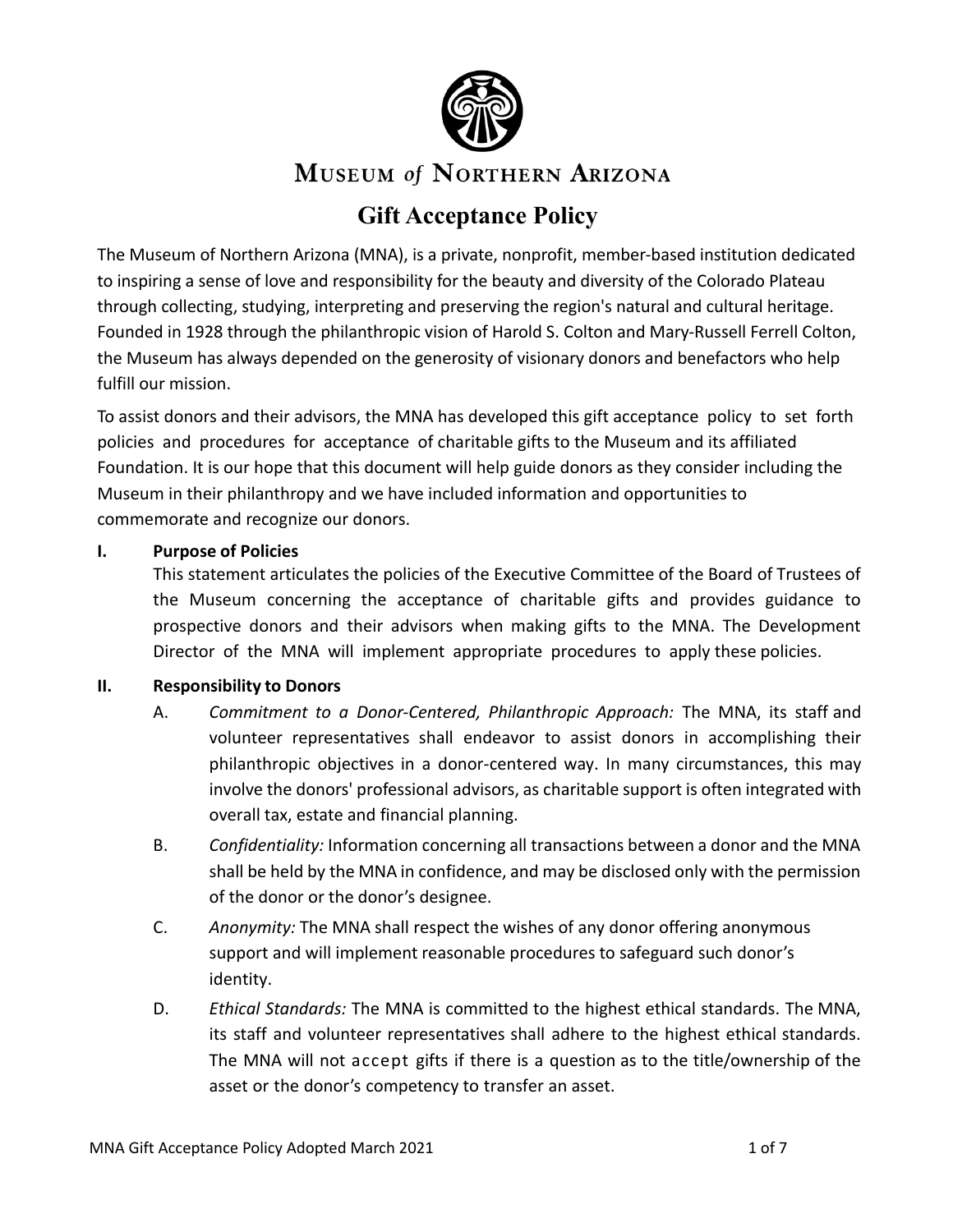### **III. Legal Considerations**

- A. *Compliance:* The MNA shall comply with all local, state and federal laws and regulations concerning all charitable gifts it encourages, solicits or accepts, including the Arizona Management of Charitable Funds Act. All required disclosures, registrations and procedures shall be made and/or followed in a thorough and timely manner.
- B. *Endorsement of Providers:* The MNA shall not endorse legal, tax or financial advisors to prospective donors.
- C. *Finder's Fees and Commissions:* The MNA shall not pay fees or commissions to any person as consideration for directing a gift by a donor to the Museum.
- D. *Legal, Tax and Financial Advice:* The MNA shall inform prospective donors that it does not provide legal, tax or financial advice, and shall encourage prospective donors to discuss all charitable gift planning decisions with their own advisors before entering into any commitments to make gifts to the Museum.
- E. *Preparation of Legal Documents:* The MNA shall not prepare legal documents for execution by donors. The MNA may provide model language, approved by MNA counsel, such as sample bequest language, or gift agreements, but shall encourage prospective donors to have this language reviewed by their own advisors.
- F. *Payment of Fees:* It will be the responsibility of the donor to secure an appraisal (where required) and to pay for the advice of independent legal, financial, professional advisors, or corporate Trustees, as needed for all gifts made to the MNA.
- G. *Service as Executor or Living Trust Trustee:* The MNA will not agree to serve as executor of a decedent's estate or as trustee of a living trust or other trust intended to serve as a person's primary estate planning document.
- H. *Use of Counsel:* The MNA shall seek the advice of legal counsel in matters relating to the acceptance of gifts when appropriate, and as directed by MNA Board Chair or Executive Director and CEO.

## **IV. Gift Acceptance**

- A. *Gift Acceptance Committee:* The GAC shall be made up of the Chair of the Board, Chair of the Development Committee, the Development Director, the Finance Director and the Executive Director and CEO of the MNA and the Chair of the MNA Foundation or their designated Foundation Trustee. The MNA's legal and financial counsel shall be consulted as needed.
- B. *Gift Acceptance Procedures:* The MNA is authorized to accept all gifts permitted by this policy based on review and approval of the Gift Acceptance Committee.
- C. *Approval of Exceptions:* Acceptance of gifts outside the scope of this policy requires the unanimous, written approval of the Gift Acceptance Committee. At the discretion of the Board Chair, such cases shall be brought to the Board for review and action.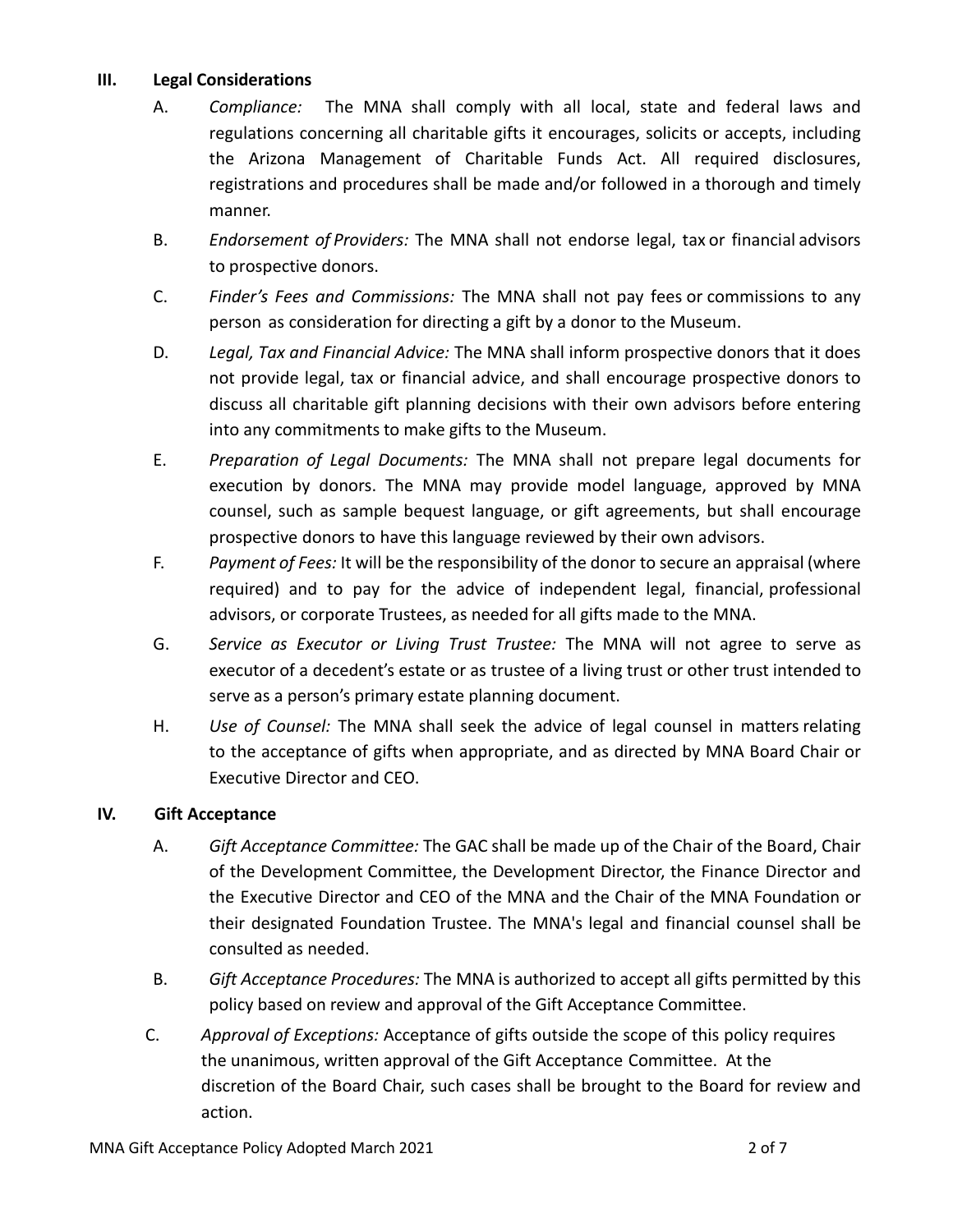D. *Agreements:* The MNA generally uses charitable pledge agreements to document gift commitments. The GAC shall create and maintain samples for use by staff and volunteer leadership. All such agreements shall include a short profile of the donor, the donor's commitment and time frame for payments, the MNA's commitment (including restrictions), how the completed gift will be managed, alternative use and saving language, stewardship, and donor recognition. The MNA encourages written pledge agreements for unrestricted gift commitments although a simple letter, pledge card, or email documenting the gift amount and payment schedule may be substituted for a formal pledge agreement. All commitments of more than \$100,000 should be formalized in a written pledge agreement. All commitments subject to restrictions, including restricted endowment gifts, must be documented in a written pledge document agreed to by the Donor and the MNA Gift Acceptance Committee. Donors who have established private foundations and/or donor advised funds, should consult their advisors concerning any proposed charitable pledge agreement.

### **V. Gift Restrictions**

The MNA seeks to achieve a balanced approach to gift development that includes unrestricted gifts, restricted gifts and grants as well as endowment gifts to the MNA and its independent Foundation that exists solely to support MNA while providing donor confidence and creditor protection.

- A. *Unrestricted Gifts:* To provide the MNA with maximum flexibility in the pursuit of its mission, donors shall always be encouraged to consider unrestricted gifts or gifts restricted to budgeted priorities of the Museum. As a general rule, gifts or pledges of less than \$10,000 shall be managed as unrestricted gifts by the MNA, although donors may elect to designate such gifts to pooled funds for specified purposes.
- B. *Budgeted Programs or Facilities:* The MNA may accept gifts restricted to specific budgeted programs, purposes, facilities, or endowments. All gifts of \$10,000 or more may be restricted for budgeted programs, and gifts of \$100,000 or more may be managed as named funds, recognizing the name of the donor.
- C. *Other Restrictions on Gifts:* The MNA may accept gifts restricted to nonbudgeted programs and purposes only upon the prior, written approval of the Executive Director and CEO and approval by the Gift Acceptance Committee. The MNA reserves the right to decline gifts which are too restrictive in purpose, too difficult to administer, or for purposes outside of its mission.
- D. *Unrestricted Future/Planned Gifts:* All unrestricted gifts and bequests of less than \$100,000 shall be allocated at the discretion of the Executive Director and CEO. Unrestricted gifts and bequests of \$100,000 or more shall be designated as to their use by the Gift Acceptance Committee.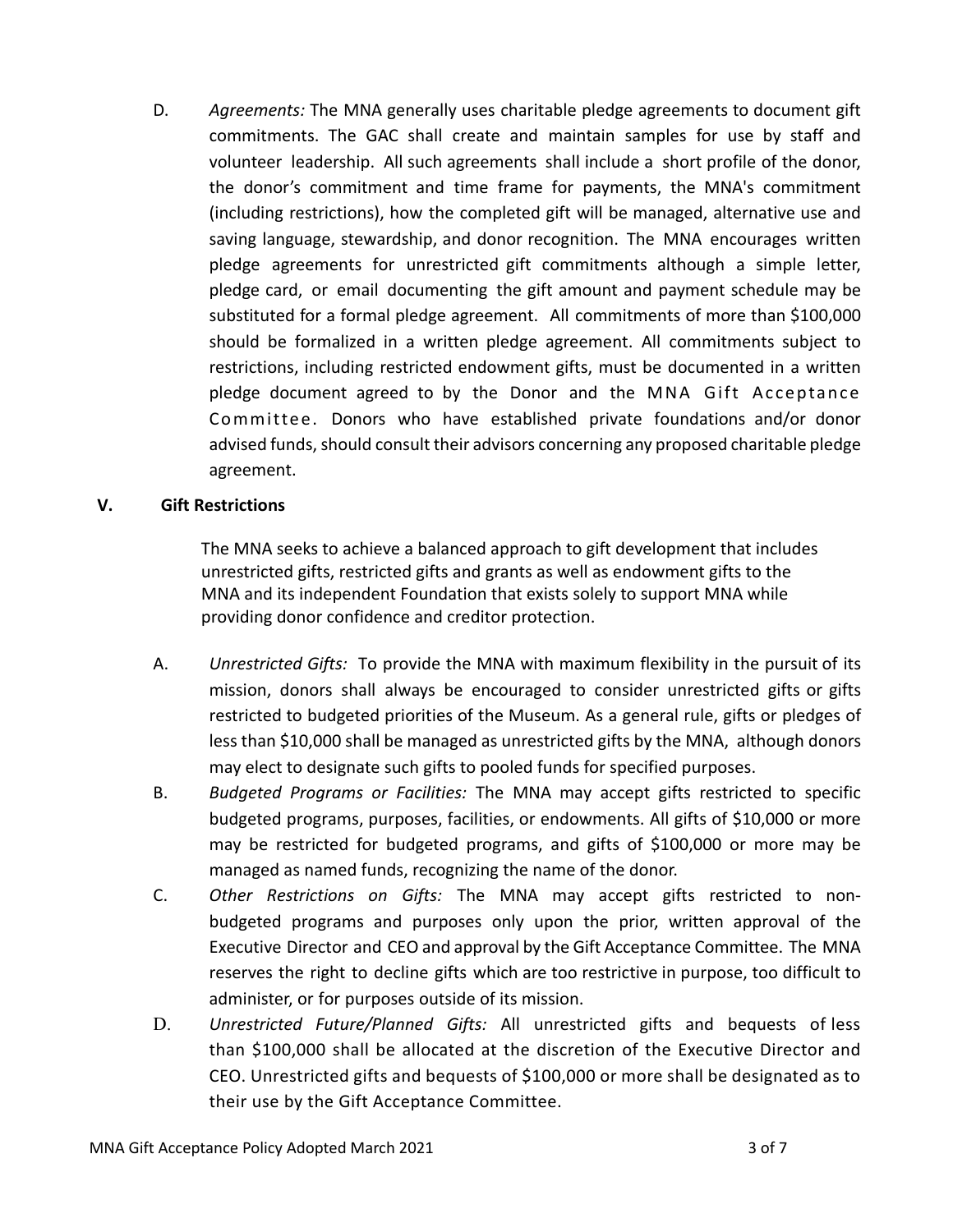**VI. Types of Assets -** These assets may be considered for acceptance by the MNA subject to the following criteria:

- A. *Cash:* Acceptable in U.S. Legal tender, including currency, check and credit card gifts.
- B. *Securities:*
	- 1. *Publicly Traded Securities:* Stocks, bonds and mutual funds traded on an exchange or other publicly reported market that are easily converted to cash on receipt, and that do not incur financial obligations to MNA are acceptable.
	- 2. *Closely Held Securities and Business Interests:* Debt and equity positions in nonpublicly traded businesses, hedge funds, REITs, interests in limited liability companies and partnerships may only be accepted upon prior written approval of the GAC after review by MNA legal counsel and the MNA Board.
	- 3. *Options and Other Rights in Securities:* Warrants, stock options and stock appreciation rights may only be accepted upon prior written approval of the GAC and subject to our ability to liquidate them without incurring potential obligations to the MNA.
- C. *Life Insurance:* The MNA will consider accepting a gift of ownership of life insurance after review of all relevant information regarding the policy. The MNA does not pay insurance policy premiums.
- D. *Real Property:* Personal and commercial real property, real estate interests, and remainder interests in residential property (gifts subject to a retained life estate) may only be accepted upon prior written approval of the GAC after review and consultation with counsel, including appropriate environmental screenings and conservation easements. For gifts subject to a retained life estate, the donor or primary life beneficiary shall be responsible by written agreement for all expenses during the life tenancy, including but not limited to maintenance, real estate taxes, assessments and insurance.
- E. *Tangible Personal Property:* Jewelry, books, works of art, collections, musical instruments, equipment and other tangible personal property may only be accepted after review by the GAC. The MNA Collections Policy shall govern all gifts of works of art to be accessioned by MNA for its permanent collection.
- F. *Other Property:* Property not otherwise described in this section, whether real or personal, of any description (including but not limited to mortgages, notes, contract rights, copyrights, patents, trademarks, mineral rights, oil and gas interests and royalties) may only be accepted upon prior written approval of the GAC after consultation with counsel and in all cases shall be considered in relation to our ability to convert it to cash or income to MNA's benefit.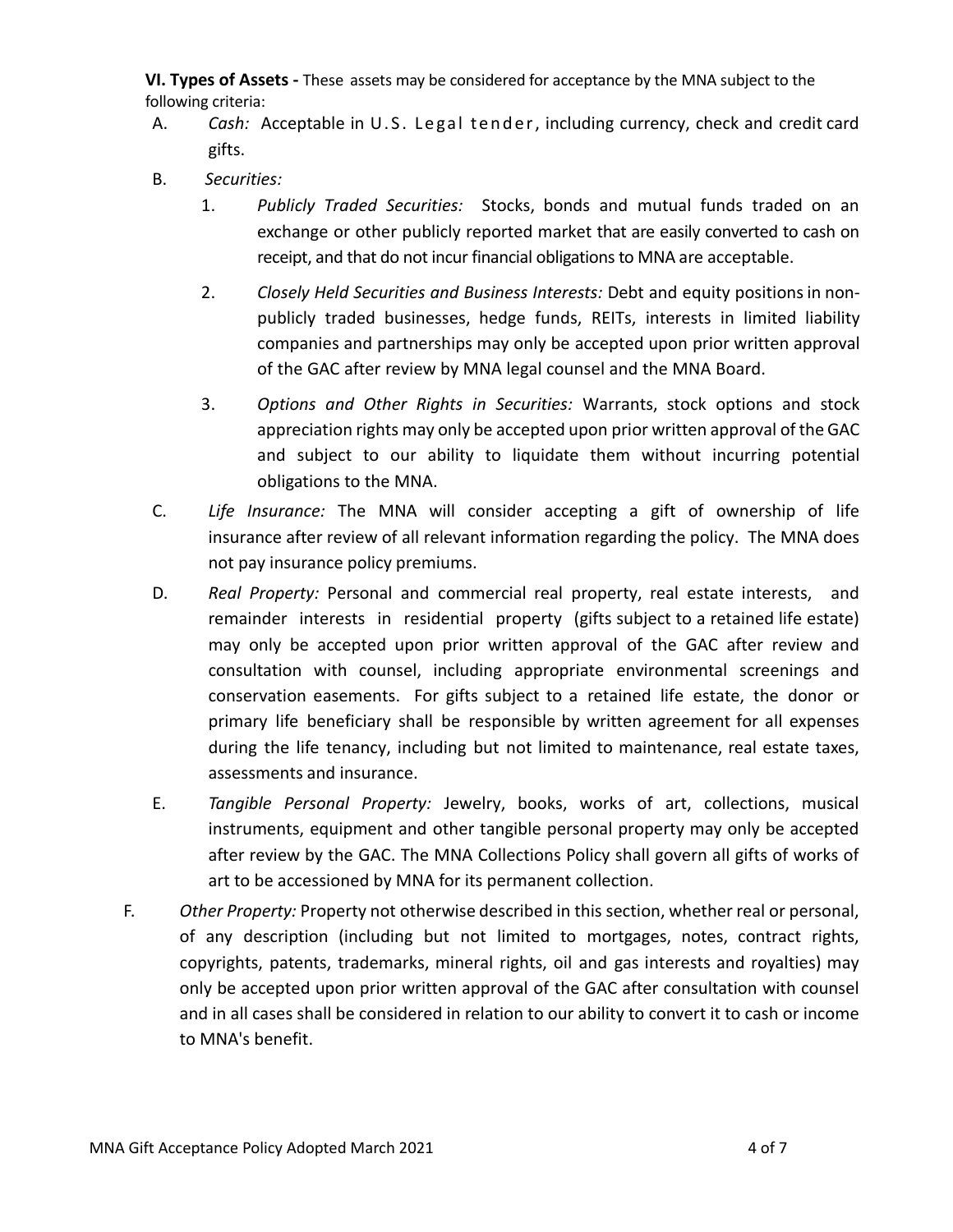#### **VII. Structured Current Gifts**

- A. *Bargain Sales:* Transactions wherein the MNA pays less than full value for an asset and issues a gift receipt for the difference may only be accepted upon prior written approval of the GAC after review with counsel.
- B. *Charitable Lead Trusts:* The MNA may accept a designation as income beneficiary of a charitable lead trust administered by a trust company, or other fiduciary. The Museum will not serve as trustee of a charitable lead trust.
- C. *IRA Charitable Rollover:* The MNA may accept all gifts directly transferred from an IRA.
- D. *Matching Gifts:* The MNA will accept all matching gifts, subject to the terms and conditions of Section VI.
- E. *Other Structured Current Gifts:* The MNA may only accept other structured current gifts with prior written approval of the GAC after review by counsel.

### **VIII. Future Gifts**

### A. *Charitable Remainder Trusts*

- i. Minimum funding amount: \$100,000
- ii. Minimum age(s): 55
- iii. Maximum number of lives: Two
- iv. Ultimate beneficiary: The MNA for 50% or more irrevocably with the MNA share at least meeting the minimum funding amount.
- v. Payout rate: Appropriate market rate at the time the trust is created.
- vi. Minimum charitable remainder: 25% of the funding amount (using the income tax charitable deduction methodology)
- vii. Payment schedule: Quarterly, semi-annual or annual
- viii. Funding assets: Prior written approval of the GAC is required for assets other than cash or publicly traded securities.
- ix. The MNA retains right under the trust agreement to name a corporate trustee.
- x. Costs charged to the trust: Investment management, administration, legal counsel and tax return preparation.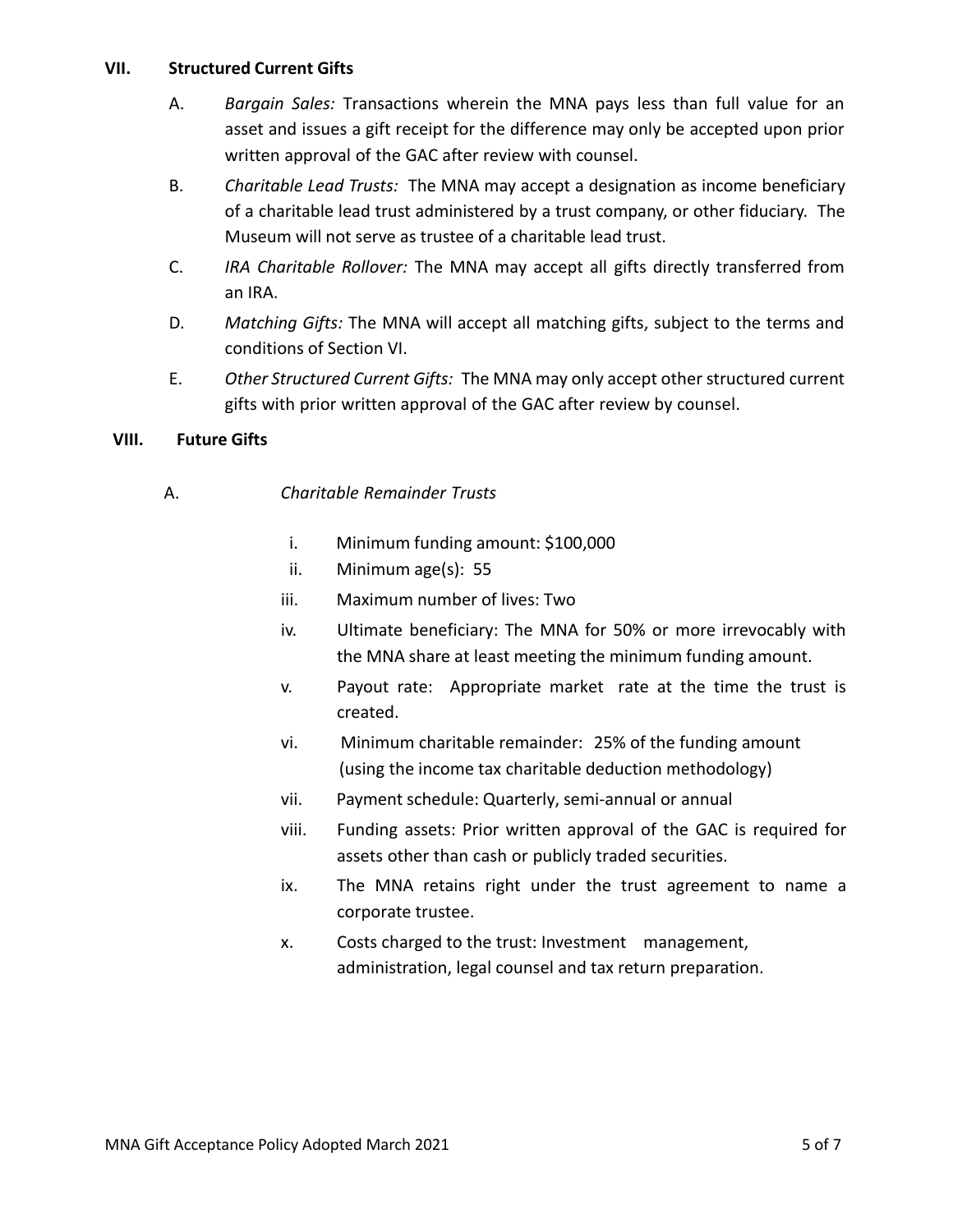- B. *Future Gifts Not Subject to a Payment Interest*
	- 1. *Gifts by Will or Living Trust:* Donors and supporters of the MNA will be encouraged to designate the MNA as a beneficiary of their wills or living trusts.
	- 2. *Retirement Plan, Life Insurance and Other Beneficiary Designations:*  Donors and supporters of the MNA will be encouraged to designate the MNA as beneficiary or contingent beneficiary of their retirement plans, life insurance policies and other accounts on which they can name a beneficiary.

#### **IX. Donor Recognition**

- A*. General:* The Board, upon recommendation of the GAC and MNA Development staff, will establish criteria for the recognition, honoring and stewarding of donors.
- B*. Naming Opportunities:* The Board, upon recommendation of the GAC and MNA leadership, shall review and approve a schedule of naming opportunities which may be offered to MNA benefactors. Such opportunities may include named spaces within the Museum campus, named endowed positions and named endowed funds for programs. Recognition must be provided in accordance with the schedule approved by the Board. Except in the case of naming opportunities that appear on a schedule approved by the Board, the staff of the MNA shall make no commitments to donors concerning the naming opportunities without the approval of the MNA Board as recommended by the GAC. Naming opportunities shall be offered to donors based on the value of their contribution and the order in which such commitments are received by the MNA in written gift agreements. Campaign recognition will be given in consideration of a donor's lifetime giving.

#### **X. Reporting and Valuation Standards**

*Gift Reporting and Counting:* Outright gifts shall be valued at their fair market value on the date of gift and in accordance with Gift Crediting Guidelines.

#### **XI. Periodic Review**

A. *Regular Review:* The GAC shall review these policies in even numbered years to ensure that they continue to accurately describe the desired policies of the MNA with respect to acceptance of charitable gifts, and shall propose to the full Board for ratification those revisions that the GAC shall determine to be necessary or appropriate.